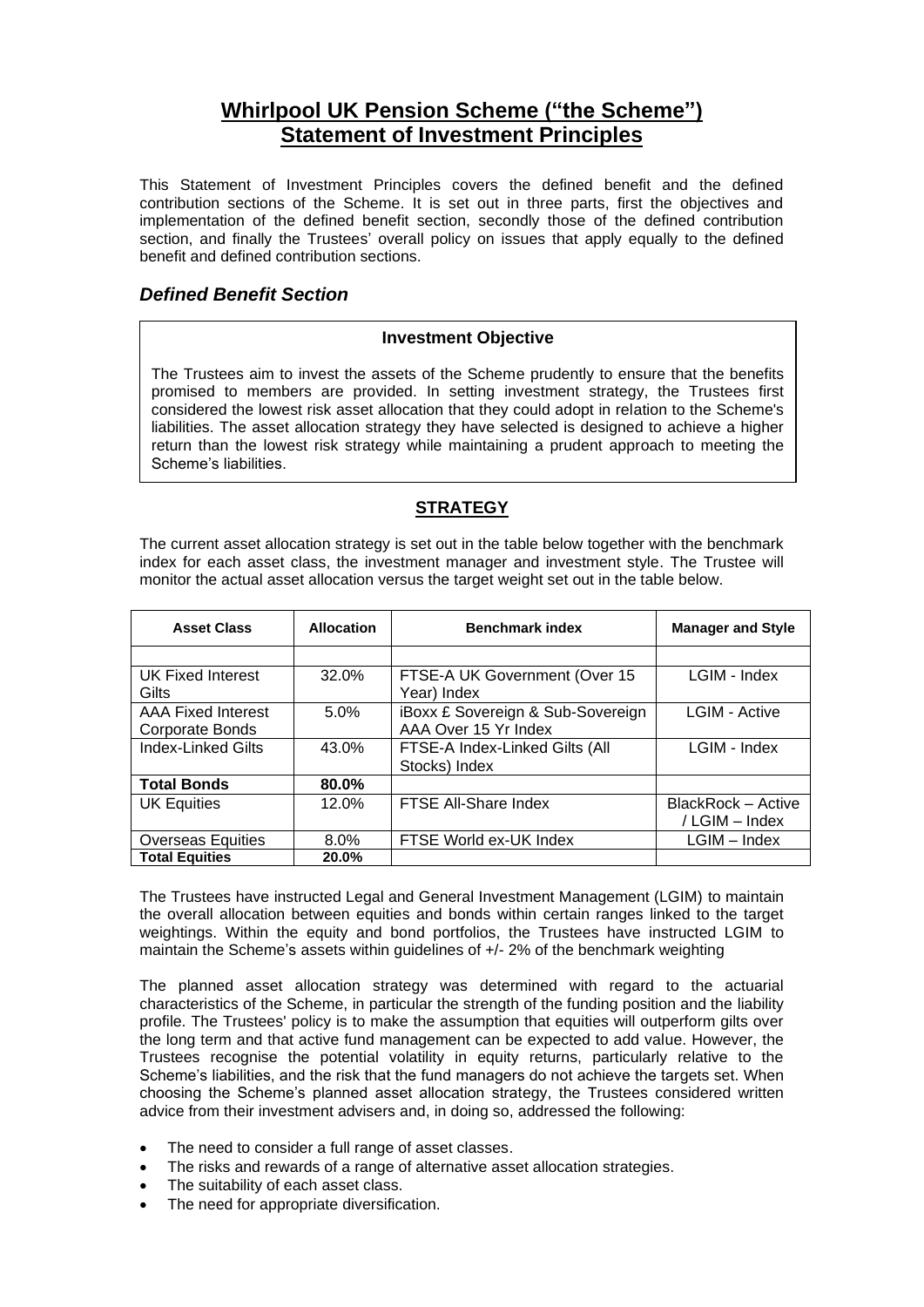### **RISK MEASUREMENT AND MANAGEMENT**

The Trustees recognise that the key risk to the Scheme is that it has insufficient assets to make provisions for 100% of its liabilities ("funding risk"). The Trustees have identified a number of risks which have the potential to cause deterioration in the Scheme's funding level and therefore contribute to funding risk. These are as follows:

- The risk of a significant difference in the sensitivity of asset and liability values to changes in financial and demographic factors ("mismatching risk"). The Trustees and their advisers considered this mismatching risk when setting the investment strategy.
- The risk of a shortfall of liquid assets relative to the Scheme's immediate liabilities ("cash flow risk"). The Trustees and their advisers will manage the Scheme's cash flows taking into account the timing of future payments in order to minimise the probability that this occurs.
- The failure by the fund managers to achieve the rate of investment return assumed by the Trustees ("manager risk"). This risk is considered by the Trustees and their advisers both upon the initial appointment of the fund managers and on an ongoing basis thereafter.
- The failure to spread investment risk ("risk of lack of diversification"). The Trustees and their advisers considered this risk when setting the Scheme's investment strategy.
- The possibility of failure of the Scheme's sponsoring employer ("covenant risk"). The Trustees and their advisers considered this risk when setting investment strategy and consulted with the sponsoring employer as to the suitability of the proposed strategy.
- The risk of fraud, poor advice or acts of negligence ("operational risk"). The Trustees have sought to minimise such risk by ensuring that all advisers and third party service providers are suitably qualified and experienced and that suitable liability and compensation clauses are included in all contracts for professional services received.
- The risk that environmental, social and governance factors can impact future returns ("risk of ESG factors"). The Trustees acknowledge that ESG factors can have a financially material impact on the future returns on its investments and the Trustees' actions to mitigate these is detailed later in this document.

Due to the complex and interrelated nature of these risks, the Trustees consider the majority of these risks in a qualitative rather than quantitative manner as part of each formal investment strategy review (normally triennially). Some of these risks may also be modelled explicitly during the course of such reviews.

The Trustee's policy is to monitor, where possible, these risks quarterly. The Trustees receive quarterly reports showing:

- Performance versus the Scheme investment objective
- Performance of individual fund managers versus their respective targets.
- Any significant issues with the fund managers that may impact their ability to meet the performance targets set by the Trustees.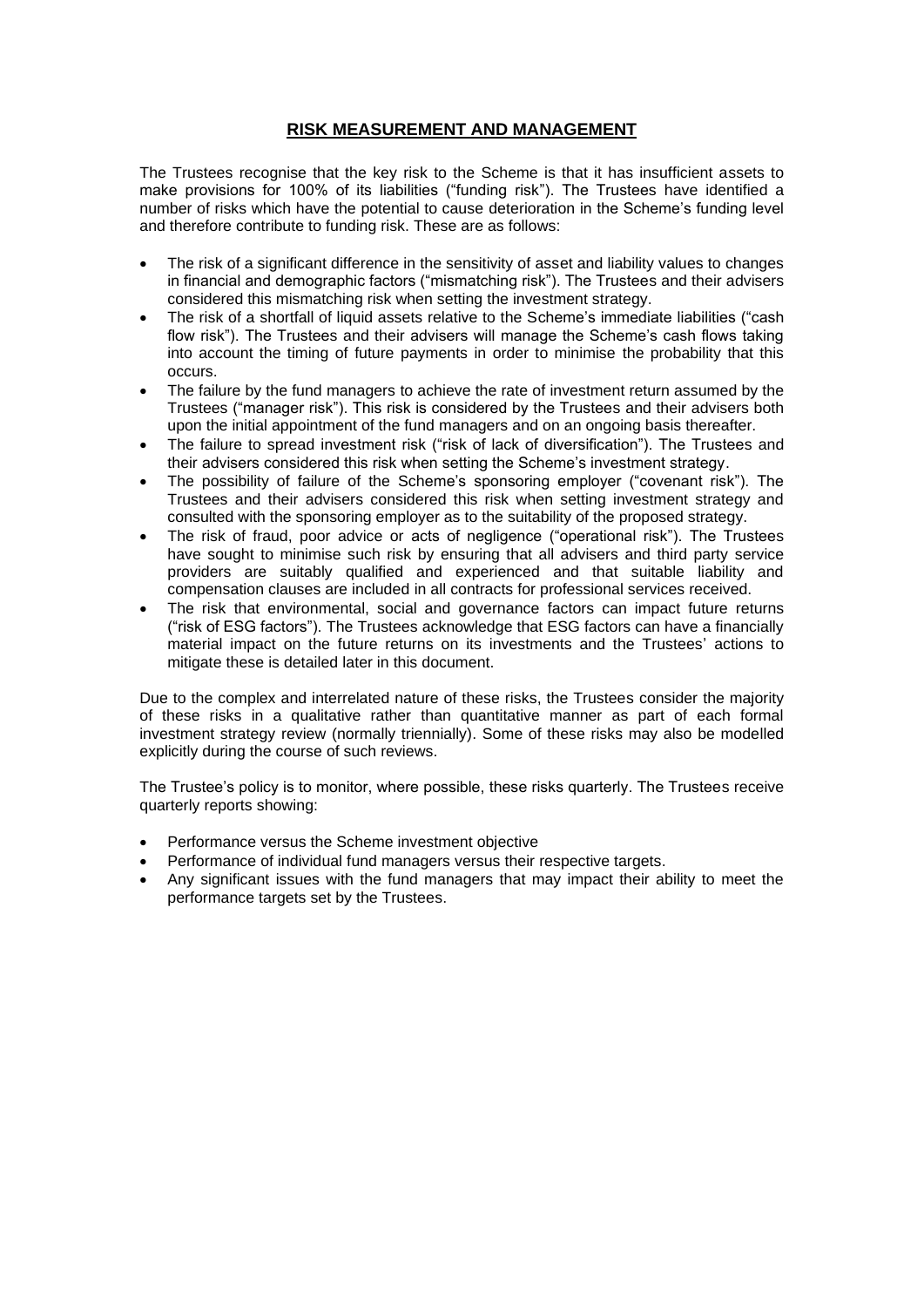#### **IMPLEMENTATION**

The fund manager structure and investment objectives for each fund manager are detailed below:

| <b>Legal and General Investment</b><br><b>Management (LGIM)</b>                                                                                                              | <b>BlackRock Investment Managers</b><br>(BlackRock)                                                         |
|------------------------------------------------------------------------------------------------------------------------------------------------------------------------------|-------------------------------------------------------------------------------------------------------------|
| For UK Equities, Fixed Interest Gilts and<br>Index Linked Gilts, the objective is to achieve<br>returns within 0.25% of the benchmark in any<br>two of the last three years. | To achieve returns of 2% p.a. above the<br>benchmark (FTSE All Share Index) over<br>rolling 3 year periods. |
| For Overseas Equities the objective is to<br>achieve returns within 0.5% of the<br>benchmark in any two of the last three years.                                             |                                                                                                             |
| For Corporate Bonds the objective is to<br>achieve returns in line with the benchmark.                                                                                       |                                                                                                             |

Both fund managers are remunerated on the basis of fees directly related to the value of funds under their management. The investment with BlackRock is subject to an additional performance fee, related to the level of outperformance (if any) achieved over its benchmark.

In addition, the fund managers may pay commissions to third parties on many trades they undertake in the management of the assets. The Trustees will review these costs on a regular basis.

The Trustees regard the safekeeping of the Scheme's assets to be of paramount importance. They are satisfied with the security, controls and indemnities in place with Bank of New York, the appointed custodian of BlackRock's assets, and with LGIM's custodians, HSBC Global Investor Services and Citibank N.A. The custodians provide safekeeping for all the Scheme's assets and perform the associated administrative duties, such as the collection of interest and dividends and dealing with corporate actions.

The Trustees' policy towards financially material considerations (including, but not limited to environmental, social and governance considerations, including climate change) is to monitor the investment manager to whom they delegate this function through investment in pooled funds. The investment manager produces regular reports on their engagement with companies on environmental, social and governance considerations.

The Trustees' policy on stewardship (i.e. active monitoring of and engagement with companies) is to monitor the investment manager to whom they delegate this function through investment in pooled funds. The investment manager produces regular reports on stewardship.

Non-financial matters (i.e. the views of the members and beneficiaries including (but not limited to) their ethical views in relation to social and environmental impact and present and future quality of life of the members and beneficiaries of the Scheme) are not taken directly into account in the selection, retention and realisation of investments.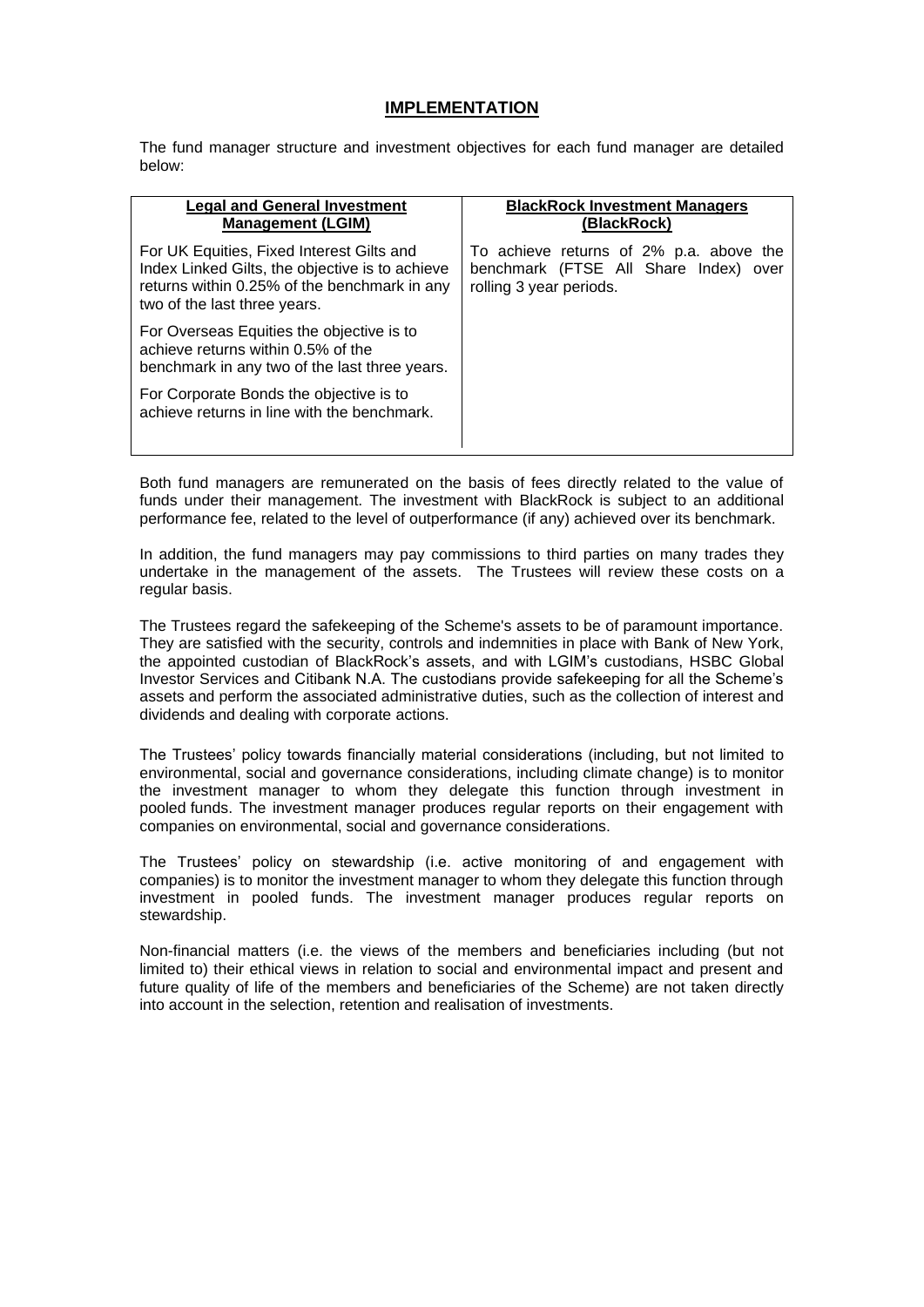# **Defined Contribution Section**

### **Investment Objective**

The Trustees are responsible for investing the Scheme's assets in line with members' preferences*.*  Its key aim is to provide a range of investments that are suitable for meeting members' long and short-term investment objectives. It has taken into account members' circumstances, in particular the range of members' attitudes to risk and term to retirement.

# **STRATEGY**

The investment objective is implemented using the range of options set out in the table below:

| <b>Investment option</b>       | <b>Investment description</b>                                                                                                                                                                                                                                                           | <b>Investment characteristics</b>                                                                                                                                                                                                                                 |  |
|--------------------------------|-----------------------------------------------------------------------------------------------------------------------------------------------------------------------------------------------------------------------------------------------------------------------------------------|-------------------------------------------------------------------------------------------------------------------------------------------------------------------------------------------------------------------------------------------------------------------|--|
| Global Equity (50/50)<br>Index | 50% UK equities and 50%<br>global equities.                                                                                                                                                                                                                                             | The returns are anticipated to be more volatile and<br>less secure than UK government bonds. There will<br>be an additional risk due to currency movements. To<br>compensate for these extra risks, investors expect<br>higher investment returns from this fund. |  |
| DC Global Bond                 | Government bonds and<br>other fixed interest bonds<br>both UK and overseas.                                                                                                                                                                                                             | Investment returns are anticipated to be more stable<br>than equities although the expected returns are<br>lower than for equities. There will also be an<br>additional risk due to currency movements.                                                           |  |
| <b>DC Pre-Retirement</b>       | Approximately 50% in each<br>of long-term UK<br>Government bonds and UK<br>corporate bonds.                                                                                                                                                                                             | Investment returns are anticipated to be fairly stable<br>although the expected returns are lower than for<br>equities.                                                                                                                                           |  |
| DC Cash                        | Short-term money market<br>instruments.                                                                                                                                                                                                                                                 | The fund can invest in wider money market<br>instruments, anticipated returns are not solely linked<br>to cash deposits.                                                                                                                                          |  |
| <b>DC Property</b>             | Invests in a diversified<br>portfolio of commercial<br>property assets such as<br>offices, shopping centres,<br>retail warehouse parks and<br>industrial estates. The<br>Fund gains its exposure to<br>these assets by investing in<br>a number of underlying<br>pooled property funds. | The returns are anticipated to be more volatile and<br>less secure than from UK government bonds. To<br>compensate for this extra risk, investors expect<br>higher investment returns from this asset class.                                                      |  |

There is also a default option for members who do not elect an alternative, whereby the Trustees invest contributions in a mixture of the Global Equity (50/50) Index, DC Pre-Retirement and DC Cash funds. The structure of this default option was chosen so as to try to maximise expected long-term investment returns and also protect against changes in annuity prices and falls in the market value of equities as members near retirement.

The Trustees' policy is to provide suitable information for members so that they can make appropriate investment decisions. The range of funds was chosen by the Trustees after taking expert advice from the Trustees' investment advisers. In choosing the Scheme's investment options, it is the Trustees' policy to consider: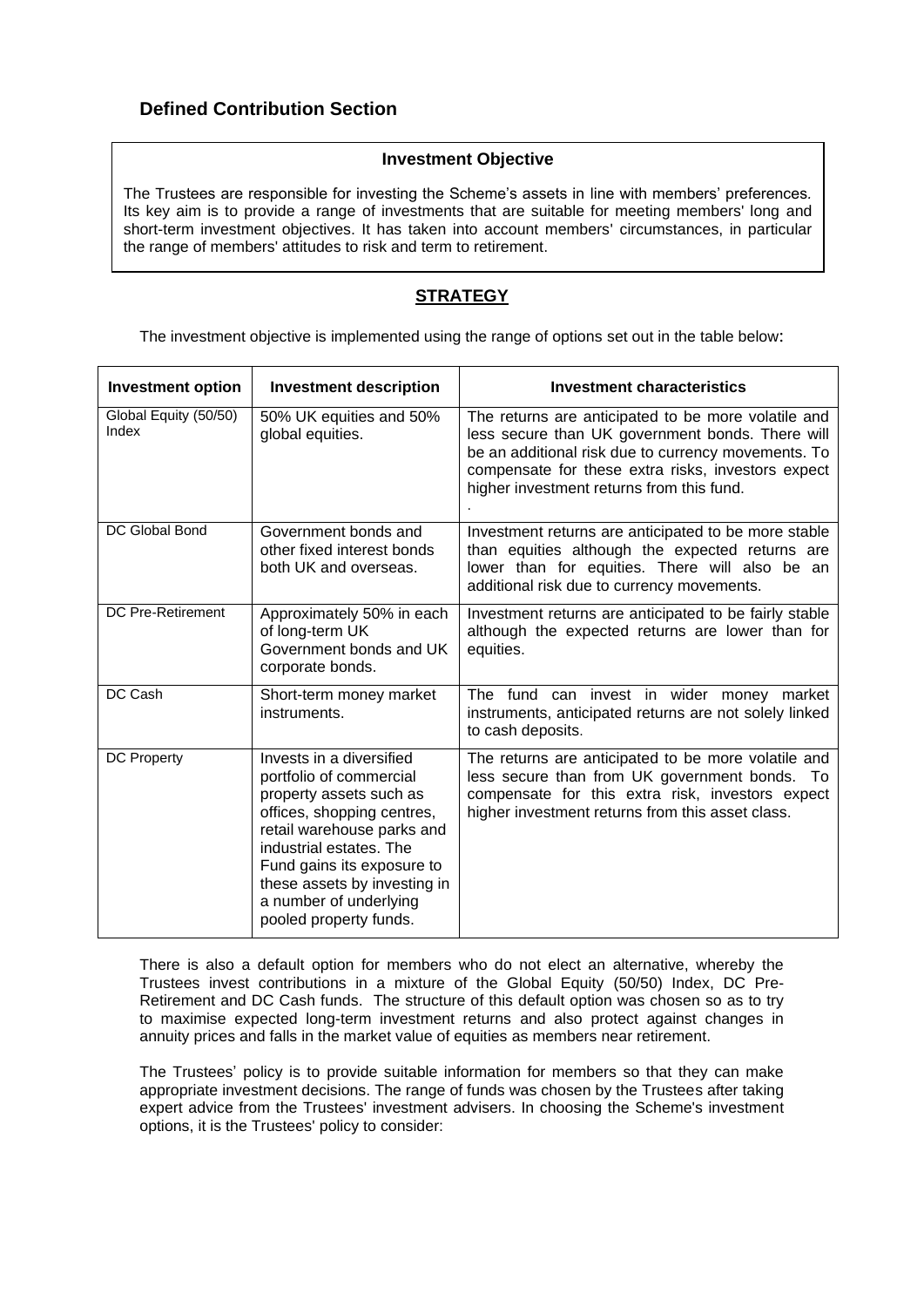- A full range of asset classes.
- The suitability of the possible styles of investment management and the need for manager diversification.
- The suitability of each asset class for a defined contribution scheme.
- The need for appropriate diversification of asset classes.

The Trustees expect the long-term return on the investment options that invest predominantly in equities to exceed price inflation and general salary growth. The long term returns on the bond and cash options are expected to be lower than returns on predominantly equity options. However, bond funds are expected to broadly match the price of annuities, giving some protection in the amount of secured pension for members closer to retirement. The Cash Fund will provide some protection against changes in short-term capital values (although unit prices can fall as well as rise) and may be appropriate for members receiving part of their retirement benefits in the form of tax-free cash.

### **RISK MEASUREMENT AND MANAGEMENT**

The Trustees recognise the key risk is that members will have insufficient income in retirement or an income that does not meet their expectations. The Trustees consider this risk when setting the investment options and strategy for the Scheme. The Trustees' policy in respect of risk measurement methods and risk management processes is set out below.

The Trustees consider the following sources of risk:

- Risk of not meeting the reasonable expectations of members, bearing in mind members' contributions and fund choices.
- Risk of fund managers not meeting their objectives ("manager risk"). This risk is considered by the Trustees and their advisers both upon the initial appointment of the fund manager and on an ongoing basis thereafter.
- Risk of the default fund being unsuitable for the requirements of some members.
- The risk of fraud, poor advice or acts of negligence ("operational risk"). The Trustees have sought to minimise such risk by ensuring that all advisers and third party service providers are suitably qualified and experienced and that suitable liability and compensation clauses are included in all contracts for professional services received.
- The risk that environmental, social and governance factors can impact future returns ("risk of ESG factors"). The Trustees acknowledge that ESG factors can have a financially material impact on the future returns on its investments and the Trustees' actions to mitigate these is detailed later in this document.

Due to the complex and interrelated nature of these risks, the Trustees consider these risks in a qualitative rather than quantitative manner as part of each formal strategy review. The Trustees' policy is to review the range of funds offered and the suitability of the default option annually.

These risks are considered as part of each normal strategy review. In addition, the Trustees measure risk in terms of the performance of the assets compared to the benchmarks on a regular basis, usually quarterly, along with monitoring any significant issues with the fund managers that may impact their ability to meet the performance targets set by the Trustees.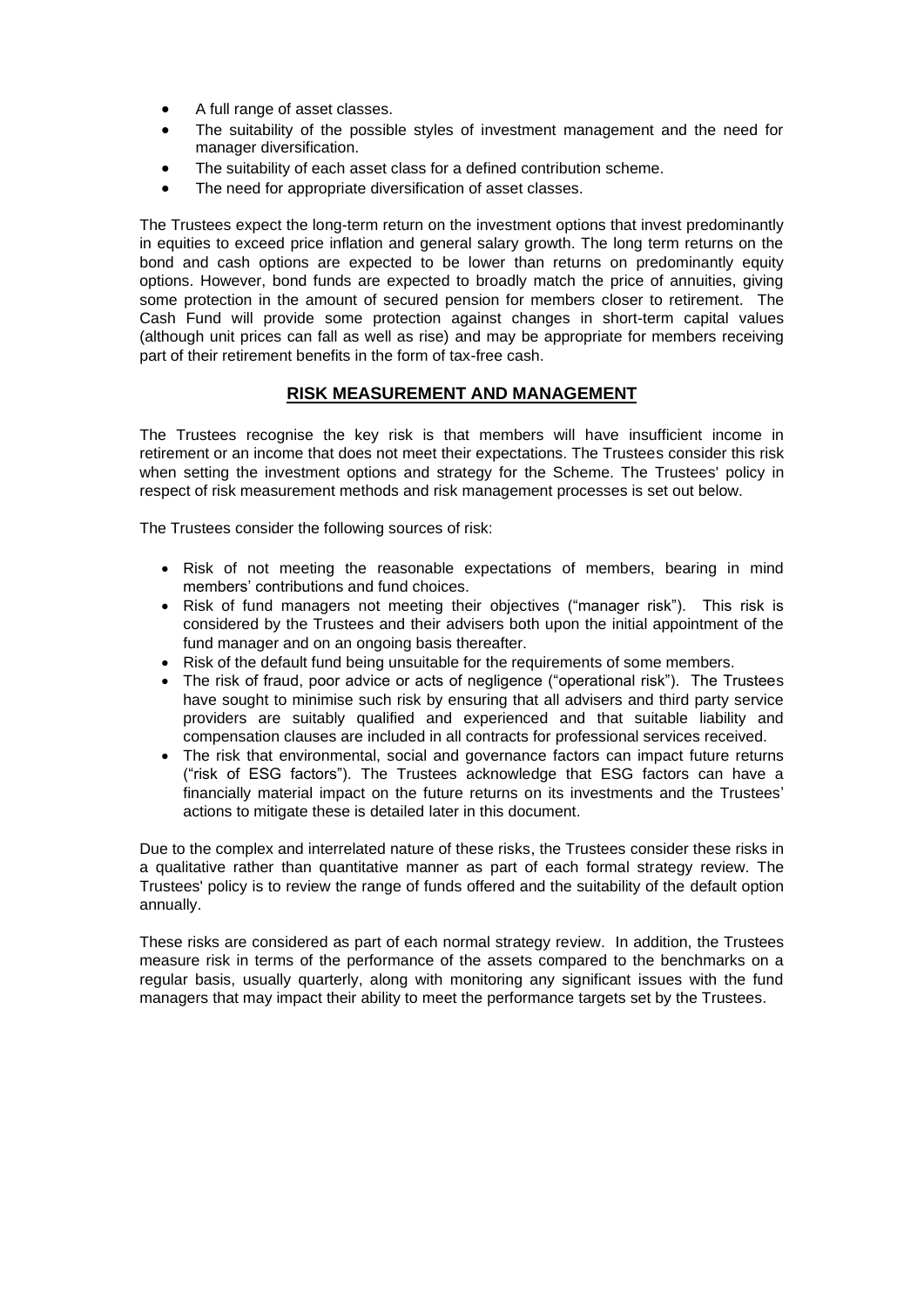### **IMPLEMENTATION**

Members can invest in the following funds managed by BlackRock (the Global Equity (50/50) Index Fund is managed by Legal & General Investment Management and offered via BlackRock).

| <b>BlackRock Investment Managers</b> |                                               |                                                                 |                                                                                                                                                                                    |                                                                                                                                                                                                                    |  |
|--------------------------------------|-----------------------------------------------|-----------------------------------------------------------------|------------------------------------------------------------------------------------------------------------------------------------------------------------------------------------|--------------------------------------------------------------------------------------------------------------------------------------------------------------------------------------------------------------------|--|
| <b>Asset</b><br><b>Class</b>         | <b>Investment</b><br><b>Fund</b>              | <b>Performance</b><br>target                                    | <b>Benchmark</b>                                                                                                                                                                   | <b>Risk characteristics</b>                                                                                                                                                                                        |  |
| Global<br>Equity<br>Tracker          | <b>LGIM Global</b><br>Equity<br>(50/50) Index | To track the<br>return on the<br>benchmark.                     | 50 % FTSE All-<br>Share; 50% sub-<br>divisions of the<br>FTSE AW-<br>World Index<br>(17.5% Europe<br>ex-UK; 17.5%<br>North America;<br>8.75% Japan;<br>6.25% Pacific ex-<br>Japan) | The fund is most likely to be appropriate<br>for members who are investing for long<br>term capital growth.                                                                                                        |  |
| Global<br>Fixed<br>Interest          | <b>DC Global</b><br>Bond                      | Outperform the<br>benchmark over<br>a 3 year rolling<br>period. | <b>Barclays Capital</b><br>Global Aggregate<br><b>Bond Index</b><br>(unhedged)                                                                                                     | The fund is most likely to be appropriate<br>for members who are investing for<br>capital growth but with greater stability<br>than is typically available from equity<br>markets.                                 |  |
| <b>UK Fixed</b><br>Interest          | DC Pre-<br>Retirement                         | Outperform the<br>benchmark by<br>0.75% p.a.                    | 50% FTA Over<br>15 Year Gilt<br>Index/50% ML (£)<br>Non-gilt AAA-AA<br>Over 15 Year<br>Index                                                                                       | The fund is most likely to be appropriate<br>for members approaching retirement, or<br>who are investing for some capital<br>growth but with greater stability than is<br>typically available from equity markets. |  |
| Cash                                 | <b>DC Cash</b>                                | Outperform the<br>benchmark over<br>a 3 year rolling<br>period. | 7 Day LIBID Rate                                                                                                                                                                   | The fund is most likely to be appropriate<br>for members who are investing to<br>protect the value of their pension fund<br>as they approach retirement.                                                           |  |
| Property                             | <b>DC Property</b>                            | Outperform the<br>benchmark.                                    | <b>HSBC/AREF</b><br>Pooled Property<br>All Balanced<br>Funds Index                                                                                                                 | The fund is most likely to be appropriate<br>for members who are investing for long-<br>term capital growth.                                                                                                       |  |

BlackRock manage the funds using an active management approach, which means that they make decisions on the appropriate asset mix and selection of the securities within each fund. Active management may result in periods of out and under performance of the investment markets as a whole.

The LGIM Global Equity (50/50) Index Fund is managed by Legal & General Investment Management using an index tracking or passive approach. This means that they will hold securities in line with the relevant individual index and should closely match the performance of the indices.

BlackRock are remunerated through a percentage of assets under management. The charges have been negotiated to ensure competitiveness and will be reviewed regularly. In addition, the fund manager may pay commissions to third parties on many trades they undertake in the management of the assets.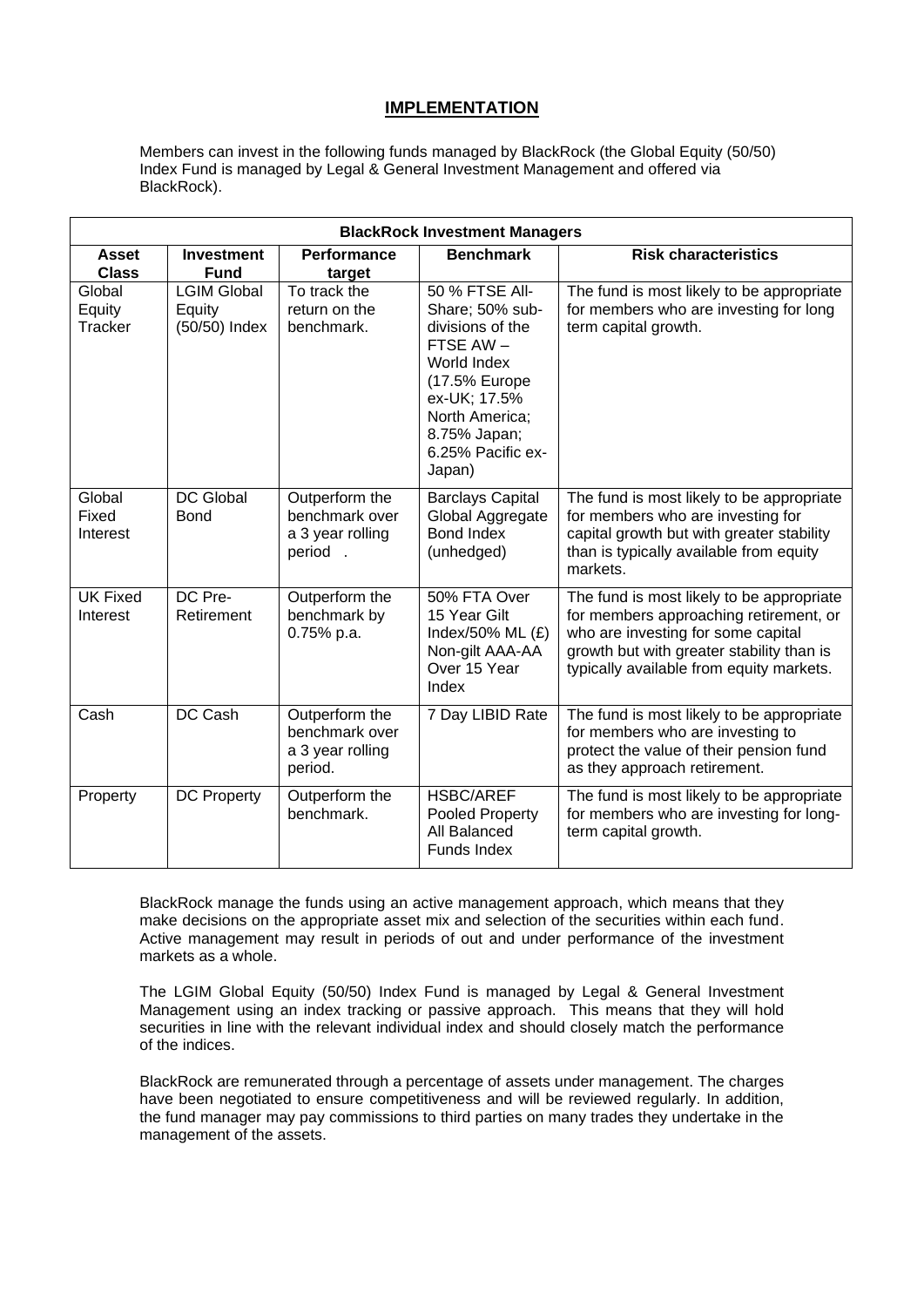### **Defined Benefit and Defined Contribution Sections**

### **IMPLEMENTATION**

Kerr Henderson (Consultants and Actuaries) Limited (KHCA) have been selected as investment adviser to the Trustees. They operate under an agreement to provide a service which ensures the Trustees are fully briefed to take decisions themselves and to monitor those they delegate. KHCA are paid on a time cost basis for all the work they undertake for the Scheme although fixed fees may be negotiated by the Trustees for certain projects. This structure has been chosen to ensure that cost-effective, independent advice is received.

The Trustees have delegated all day-to-day decisions about the investments that fall within each mandate, including the realisation of investments, to the relevant fund manager through a written contract. When choosing investments, the Trustee and the fund managers (to the extent delegated) are required to have regard to the criteria for investment set out in the Occupational Pension Schemes (Investment) Regulations 2005 (regulation 4). The managers' duties also include:

Taking into account social, environmental or ethical considerations in the selection, retention and realisation of investments.

Voting and corporate governance in relation to the Scheme's assets including taking into account the Institutional Shareholders' Committee Statement of Principles on the Responsibilities of Institutional Shareholders and Agents

The Trustees' policy towards financially material considerations (including, but not limited to, environmental, social and governance considerations, including climate change) is to monitor the investment manager to whom they delegate this function through investment in pooled funds. The investment manager produces regular reports on their engagement with companies on environmental, social and governance considerations.

The Trustees' policy on stewardship (i.e. active monitoring of and engagement with companies) is to monitor the investment manager to whom they delegate this function through investment in pooled funds. The investment manager produces regular reports on stewardship.

Non-financial matters (i.e. the views of the members and beneficiaries including (but not limited to) their ethical views in relation to social and environmental impact and present and future quality of life of the members and beneficiaries of the Scheme) are not taken directly into account in the selection, retention and realisation of investments.

### **GOVERNANCE**

The Trustees are responsible for the investment of the Scheme's assets. The Trustees take some decisions themselves and delegate others. When deciding which decisions to take themselves and which to delegate, the Trustees have taken into account whether they have the appropriate training and expert advice in order to take an informed decision. The Trustees have established the following decision making structure:

| <b>Trustees</b>                                                                                     |                                                                            |  |  |  |
|-----------------------------------------------------------------------------------------------------|----------------------------------------------------------------------------|--|--|--|
| • Monitor actual returns versus Scheme investment objective.                                        |                                                                            |  |  |  |
| • Set structures and processes for carrying out their role.                                         |                                                                            |  |  |  |
| • Select and monitor planned asset allocation strategy.                                             |                                                                            |  |  |  |
| • Select and review direct investments                                                              |                                                                            |  |  |  |
| • Select and monitor investment advisers and fund managers.                                         |                                                                            |  |  |  |
| • Make ongoing decisions relevant to the operational principles of the Scheme's investment strategy |                                                                            |  |  |  |
| <b>Investment Adviser</b>                                                                           | <b>Fund Managers</b>                                                       |  |  |  |
| • Advise on all aspects of the investment of the<br>Scheme assets, including implementation.        | Operate within the terms of this statement<br>and their written contracts. |  |  |  |
| • Advise on this statement.                                                                         | Select individual investments with regard to                               |  |  |  |
| • Provide required training.                                                                        | their suitability and diversification.                                     |  |  |  |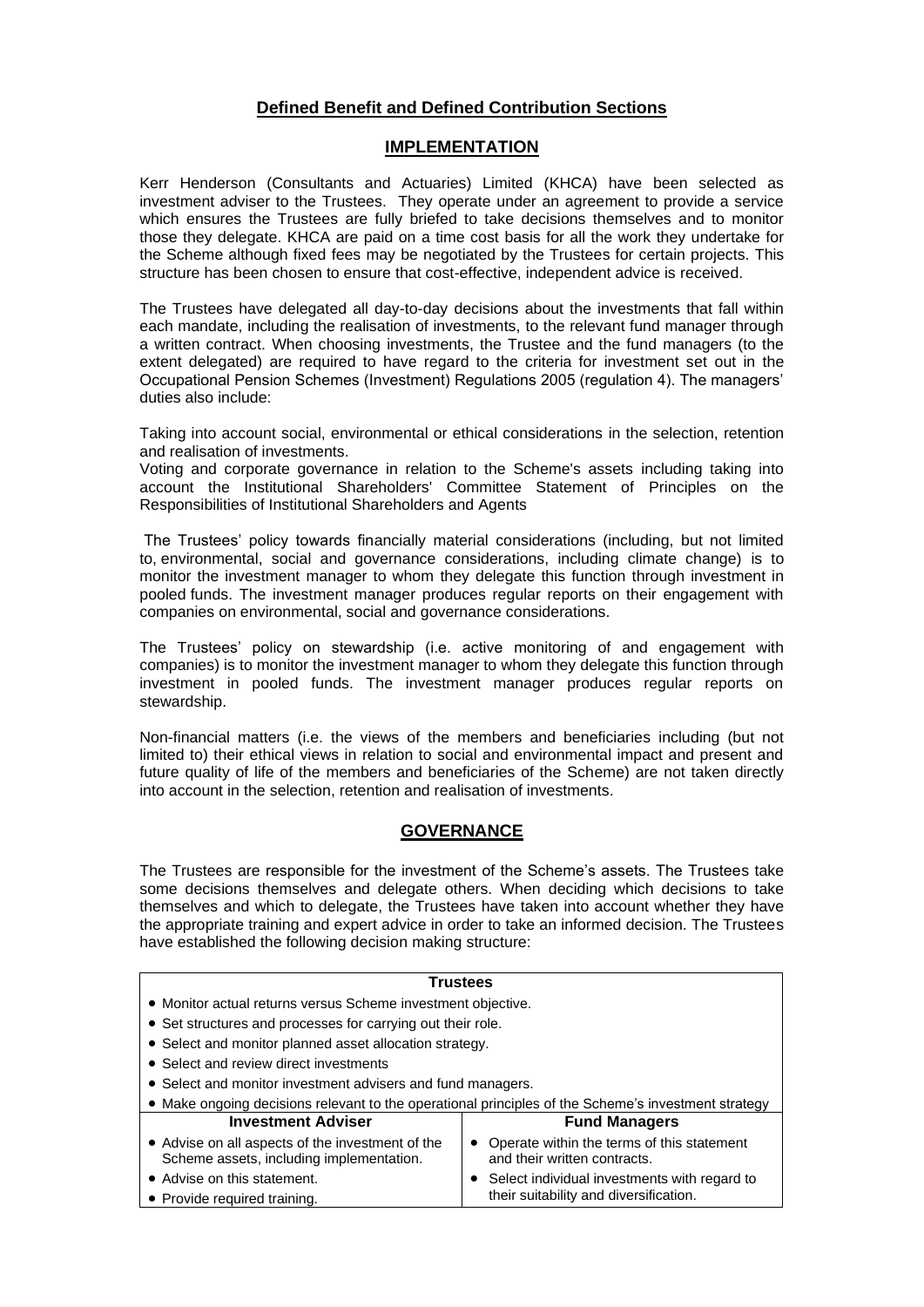#### Voting activity

The Trustees review the statements of corporate governance issued by their fund manager and monitor voting activity regularly.

The Trustees' policy is to invest in pooled investment vehicles. It is the Investment Manager that is responsible for the exercise of rights (including voting rights) attaching to these investments.

The Trustees' policy in relation to any rights (including voting rights) attaching to its investments is to exercise those rights to protect the value of the Scheme's interests in the investments, having regard to appropriate advice. The Trustees expect the Investment Manager to engage with investee companies (and other relevant persons including, but not limited to, investment managers, issuers/other holders of debt and equity and other stakeholders) on aspects such as performance, strategy, capital structure, management of actual or potential conflicts of interest, risks, corporate governance, social and environmental issues concerning the Trustees' investments. The Trustees believe that such engagement will protect and enhance the long-term value of its investments.

#### ESG policy

The Trustees' policy towards financially material considerations (including, but not limited to, environmental, social and governance considerations, including climate change) is to monitor the investment manager to whom they delegate this function through investment in pooled index-tracking funds. The Investment Manager produces regular reports on their engagement with companies on environmental, social and governance considerations.

The Trustees recognise the importance of ESG factors on long term investment performance and both immediate and future downside risks. The Trustees have set an appropriate monitoring framework to ensure the Scheme's Investment Manager is regularly reviewed. The monitoring framework is intended to promote greater transparency and improved understanding of the reasons behind performance trends and key risk exposures. The Trustees recognise the importance of regular monitoring of the Investment Manager's performance, remuneration and compliance against ESG policy to ensure that the Scheme's assets are being managed appropriately. Regular monitoring and communication with the Investment Manager, with specific reference to ESG factors, will incentivise the Scheme's Investment Manager to assess and improve the medium to long-term performance of investee companies, both financial and non-financial.

In addition to performance measures, the Trustees will review the engagement activity of the Investment Manager to ensure that active engagement is taking place where possible to influence positive change in relation to ESG factors within investee companies. The Trustees will also monitor the voting activity of the Investment Manager to ensure votes are being used and are aligned to their views on ESG.

The remuneration of the investment manager is not directly linked to performance, given the absence of performance related fees, or to ESG practices. However, the Trustees will review and replace the investment manager if net of fees investment performance, risk characteristics and ESG practices are not in line with the Trustees' expectations and views.

If the Trustees believe that the Scheme's Investment Manager is no longer acting in accordance with the Trustees' policies, including those regarding ESG and engagement with investee organisations to assess and improve their medium to long-term financial and nonfinancial performance, the Trustees will take the following steps:

- engage with the Investment Manager in the first instance, in an attempt to influence its policies on ESG and stewardship; and
- if necessary, look to appoint a replacement Investment Manager or managers which are more closely aligned with the Trustee's policies and views.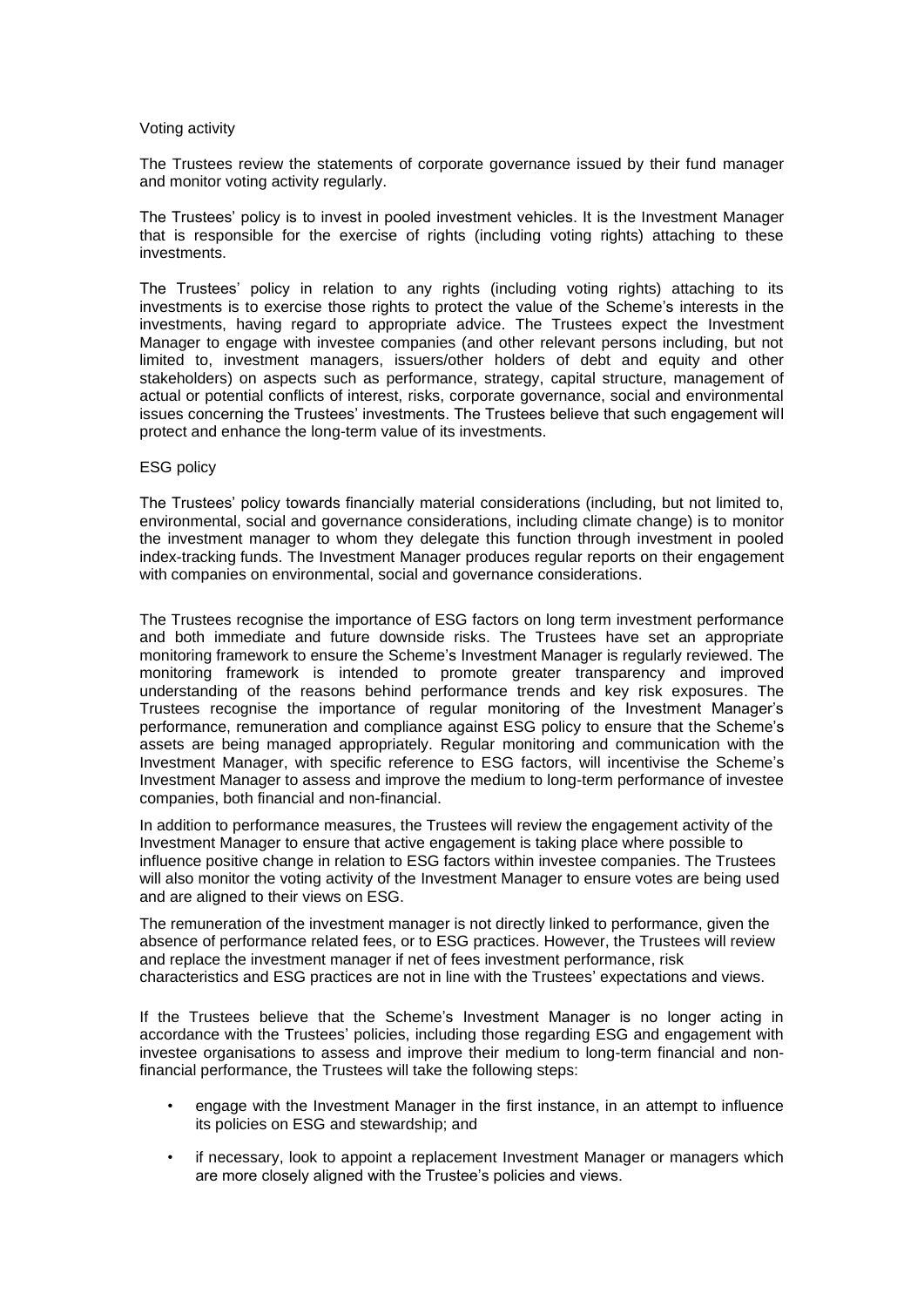The Trustees believe that these steps will incentivise the investment manager to align its actions with the Trustees' policies and also for it to act responsibly.

The Trustees, with guidance from Kerr Henderson (Consultants and Actuaries) Limited, have chosen to invest in open-ended pooled funds. For these funds, the Trustees' policy is to enter arrangements with no fixed end date. However, the Trustees will seek to enter arrangements where it has the power to terminate these in line with the liquidity of the underlying assets and as agreed in the mandate. The Scheme's open ended investments are weekly dealt (and for the property fund, monthly dealt). The Trustees will determine whether to terminate such arrangements on an ongoing basis through its regular monitoring of the Investment Manager's performance against objectives. The Trustees may also elect to terminate the arrangement with the Investment Manager when performing ongoing reviews of the suitability of the Scheme's asset allocation over time.

Non-financial matters (i.e. the views of the members and beneficiaries including (but not limited to) their ethical views in relation to social and environmental impact and present and future quality of life of the members and beneficiaries of the Scheme) are not taken directly into account in the selection, retention and realisation of investments.

The Pensions Act 1995 distinguishes between investments where the management is delegated to a fund manager under a written contract and those where a product is purchased directly, e.g. the purchase of an insurance policy or units in a pooled vehicle. The latter are known as **direct investments.**

The Trustees' policy is to review its direct investments and to obtain written advice about them at regular intervals. These include vehicles available for members' DC contributions and AVCs. When deciding whether or not to make any new direct investments the Trustees will obtain written advice and consider whether future decisions about those investments should be delegated to the fund manager(s).

The written advice will consider the issues set out in the Occupational Pension Schemes (Investment) Regulations 2005 and the principles contained in this statement. The regulations require all investments to be considered by the Trustees (or, to the extent delegated, by the fund managers) against the following criteria:

- The best interests of the members and beneficiaries
- Security
- Quality
- Liquidity
- Profitability
- Nature and duration of liabilities
- Tradability on regulated markets
- Diversification
- Use of derivatives

The Trustees' investment adviser has the knowledge and experience required under the Pensions Act 1995.

The Trustees expect the fund managers to manage the assets delegated to them under the terms of their respective contracts and to give effect to the principles in this statement so far as is reasonably practicable.

The fund manager is remunerated on an ad valorem basis. The level of remuneration paid to the fund manager is reviewed regularly by the Trustees against market rates in the context of the Scheme's size and complexity to ensure the fund manager's interests are aligned with those of the Scheme.

In addition, the fund manager pays commissions to third parties on many trades it undertakes in the management of the assets and also incurs other ad hoc costs. The Trustees receive statements from the fund manager setting out these costs and review them regularly with